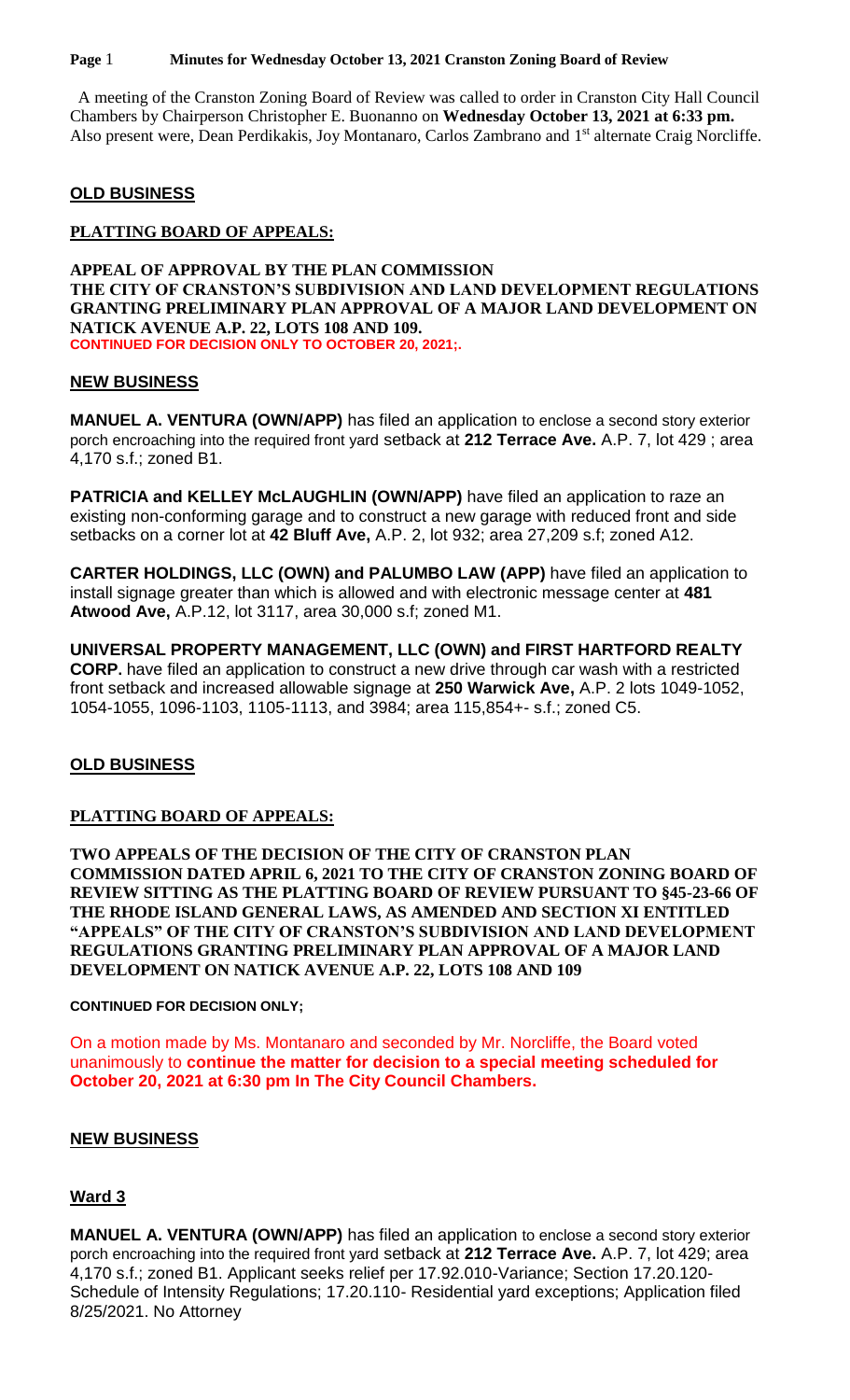**Page** 2 **Minutes for Wednesday October 13, 2021 Cranston Zoning Board of Review**

On a Motion made by Mr. Perdikakis, and seconded by Ms. Montanaro, the Board voted unanimously to continue the matter to the November 10, 2021 meeting for further review.

# **Ward 1**

**PATRICIA and KELLEY McLAUGHLIN (OWN/APP)** have filed an application to raze an existing non-conforming garage and to construct a new garage with reduced front and side setbacks on a corner lot at **42 Bluff Ave,** A.P. 2, lot 932; area 27,209 s.f; zoned A12. Applicant seeks relief per Section 17.92.010-Variance; Sections 17.20.120-Schedule of Intensity Regulations; Application filed 8/31/2021. No Attorney

On a motion made by Ms. Montanaro and seconded by Mr. Norcliffe, the Board voted unanimously to **Approve** this application as presented to the Board.

The Board made their decision based on the following findings of fact.

FINDINGS OF FACT:

1. Because of the lot shape & size, setbacks, and the location of the existing single-family residence, there is no viable location for a detached garage that is not between the primary residence and a public right of way.

2. The existing garage abuts the lot line between the subject property and Kensington Road and only inches from the interior side lot line between the subject property and the abutting lot (AP 2 Lot 933) to the south. The application would allow the garage to come into greater conformity with both setbacks, proposed at a location 5' away from the side lot line (8' is required) and 8'-3" away from the front property line (25' is required).

3. The garage is designed to have storage area so that the applicant can raze the existing nonconforming shed located on the interior side property line.

4. The applicant testified that the proposed 42' x 32' garage would have room for four (4) cars. The relocation of the garage from its current location would increase the driveway length from 9'-9" to 18' creating sufficient room to park two (2) additional cars.

5. The proposed curb cut is 24', 4' above the 20' maximum allowed for residential uses. The applicant intends to relocate the curb cut slightly to the north, away from the abutting property to the south. The purpose of this width is to be proportional to the width/two-door design of the 32' wide garage.

6. The proposed detached garage is consistent with the single-family land use designation in the Future Land Use Map.

7. The Comprehensive Plan Land Use Element; Principle 4 reads: "Protect and stabilize existing residential neighborhoods by basing land use decisions on neighborhood needs and quality of life. Protect the natural, historic and visual resources that define the neighborhoods" (p. 34). Relief would not detract from the visual resources that define the neighborhood and would improve existing nonconformities.

8. The applicant testified about the project and there was no testimony either for or against the project from any abutters.

In this case, applying the facts above to the standard for a variance, the Board further finds that the application involves a hardship that is due to the unique characteristics of the property, and is not due to a physical or economic disability of the applicant, that the hardship does not result primarily from the desire of the applicant to realize greater financial gain, will not alter the general character of the surrounding area or impair the intent or purpose of the Zoning Ordinance or the comprehensive plan, and is the least relief necessary. In granting a variance the subject land the Applicant met the requirements of the Zoning Code and relief per Section 17.92.010, and Sections 17.20.120-Schedule of Intensity Regulations.

# **Ward 5**

**CARTER HOLDINGS, LLC (OWN) and PALUMBO LAW (APP)** have filed an application to install signage greater than which is allowed and with electronic message center at **481 Atwood Ave,** A.P.12, lot 3117, area 30,000 s.f; zoned M1. Applicant seeks relief per Section 17.92.010-Variance; Sections 17.72.010(7)-Signs; Application filed 9/8/2021. Jeffrey H. Garabedian, Esq.

On a motion made by Mr. Perdikakis and seconded by Mr. Zambrano, the Board voted unanimously to continue the matter to the November 10, 2021 meeting for further review.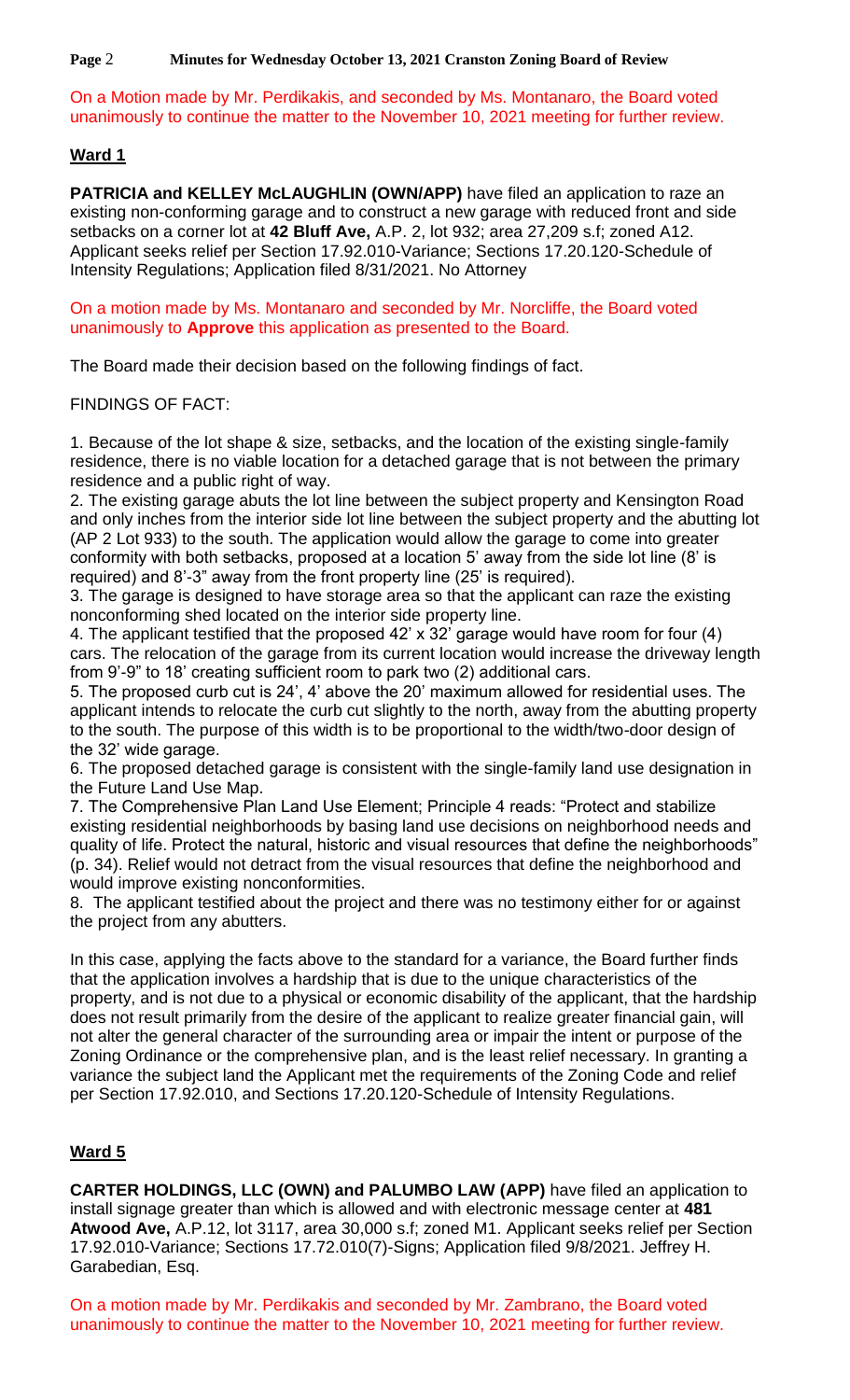# **Ward 1**

**UNIVERSAL PROPERTY MANAGEMENT, LLC (OWN) and FIRST HARTFORD REALTY CORP.** have filed an application to construct a new drive through car wash with a restricted front setback and increased allowable signage at **250 Warwick Ave,** A.P. 2 lots 1049-1052, 1054-1055, 1096-1103, 1105-1113, and 3984; area 115,854+- s.f.; zoned C5. Applicant seeks relief per Section 17.92.010-Variance; Sections 17.20.120-Schedule of Intensity; 17.72.010(6)-signs. Application filed 9/8/2021. K. Joseph Shekarchi, Esq.

On a motion made by Ms. Montanaro and seconded by Mr. Norcliffe, the Board voted unanimously to **Approve** this application as presented to the Board.

The Board made their decision based on the following findings of fact.

# **FINDINGS OF FACT**:

1. The applicant proposes to redevelop the parcel with a 5,983± square foot drive-thru carwash. The development is within a C-5 commercial zone where a carwash use is allowed by right.

2. The site is currently comprised of a vacant paved area and no existing structures.

3. The site access improvements include two new curb cuts, one at Dallas Avenue to the north and one at Warwick Avenue to the west. The redevelopment of this property also includes intersection improvements at the proposed Warwick Avenue curb cut to include a signalized four-way intersection with Warwick Avenue and the driveway to the existing retail development on the west side of Warwick Avenue (Stop and Shop).

4. A Traffic Impact Study has been prepared by McMahon Associates, and a physical Alteration Permit Application including same has been approved by the Rhode Island Department of Transportation on August 10, 2021.

5 The overall redevelopment of the property also includes substantial landscaping improvements.

6. There is a proposed awning over the drive-up order points that extends 4 feet into the front setback. This portion of the structure will be 26 feet from the front property line whereas 30 feet is required.

7. By moving the vacuums in the rear, the proposed building had to be moved closer to the front of the property with setback relief needed.

8. The Board finds that the proposed front setback relief will not detract from the streetscape aesthetics along Warwick Avenue and, in fact, this is the Planning staff's preferred layout of this type of use as compared to siting the vacuum facilities along a public right-of-way.

9. The Board finds that the quantifiable percentage of relief requested is minimal. The applicant seeks 4 feet of relief compared to a 30 foot front setback requirement, which equates to being short by approximately 13% of the required standard.

10. The Board finds that only a small portion of the building will be located within the front setback as illustrated on page 7 of this memo.

11. The Board finds that the project conforms to the comprehensive plan

12. The applicant proposes two (2) new wall signs that are approximately 71 sqft. and 87 sqft respectively. The maximum allowed area for a wall sign in the C-5 zone is 30 sqft so both wall signs require relief.

13. The applicant proposes a monument sign that is 60 sqft. in size whereas 45 feet is the maximum area and the monument sign is 6 feet high whereas the maximum height for a monument sign in the C-5 district is 4 feet.

14. The Board finds that the proposed wall signs are suitable because they are proportionate to the larger scale of the proposed structure (see graphics on page 8 of this memo).

15. The applicant testified that No LED/animated signs are being proposed as part of this development.

16. The proposal does not exceed the total amount of signage allowance for the property in a C-5 district. The property may not exceed 300 sqft. of total signage and in this instance only

17. The applicant and its experts testified about the project and the legal standards necessary In granting a varianc